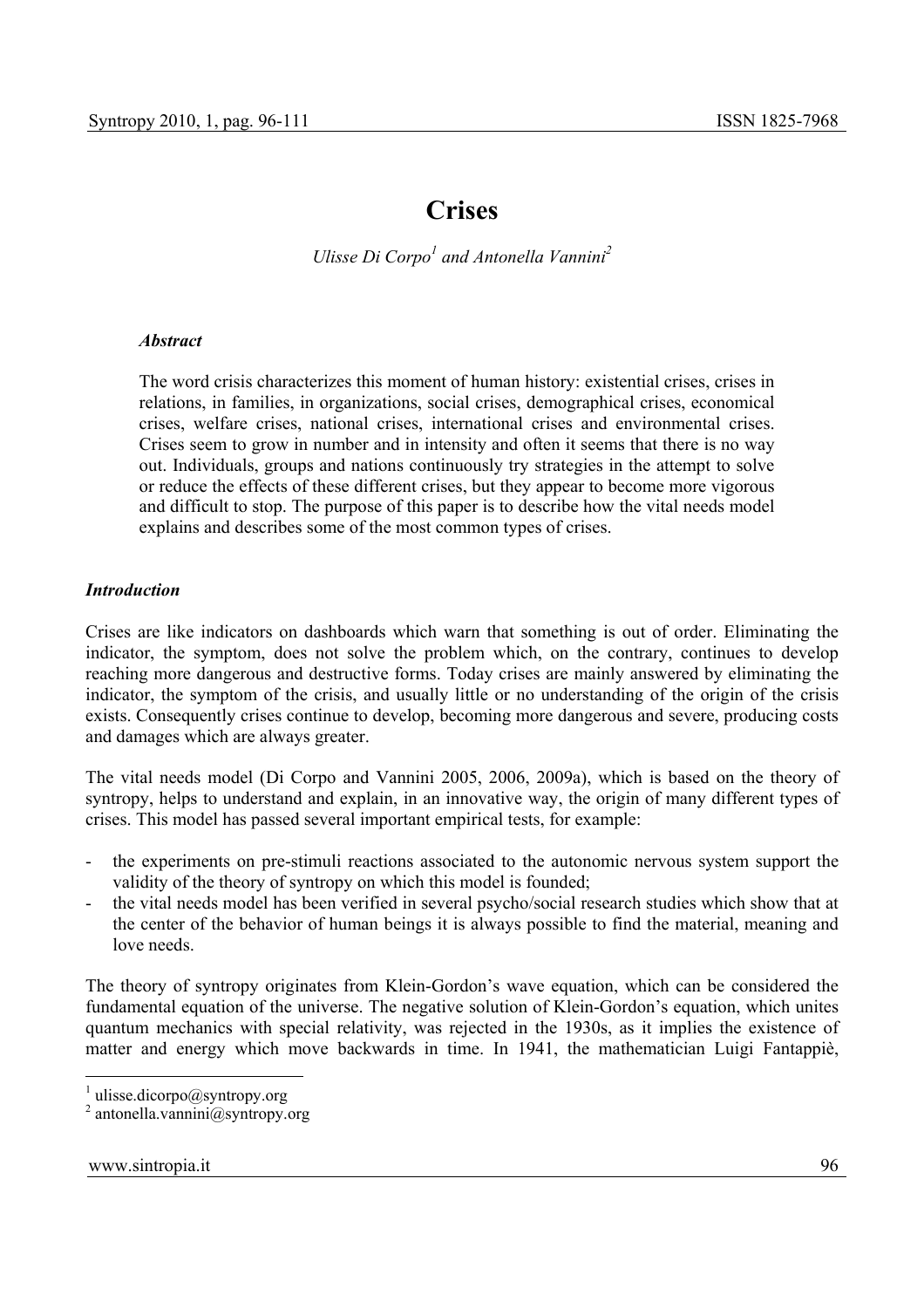discovered that the properties of the negative solution coincide with the qualities of living systems. However, according to this solution, time, at least at the subatomic level, is unitary (past, present and future would coexist) and life is a consequence of causes located in the future (attractors). The great mystery of life could be understood only if this strange solution were considered to be real.

The vital needs model is a logical consequence of the theory of syntropy and allows to interpret, in a exhaustive and innovative way, contemporary crises. The word crisis is generally used in relation to life: people, groups, society, economics, nations, environment. The thesis of this paper is that as long as science will continue to refuse the negative solution of Klein-Gordon's wave equation the mystery of life will remain unsolved, its laws will not be understood and consequently it will be impossible to solve crises.

Accepting the negative solution of Klein-Gordon's equation leads to a change of paradigm, such as the shift from a mechanical cause-effect way of thinking to supercausal explanations based on final causes.

# *From causality to supercausality: the role of finalism and free will*

Klein-Gordon's wave equation describes a reality in which causality is always dual: on one side causes from the past, energy which diverges from the past to the future and which is governed by the law of entropy, on the other side causes from the future, energy which diverges from the future to the past and which coincides, for us moving forward in time, with converging energy, cohesive, anti-entropic energy, governed by the law of syntropy.

The finalistic structure of the negative solution of Klein-Gordon's wave equation justified its rejection, since scientists could not accepted finalism as it was considered to be a "metaphysical" principle, outside science and nature.

Analyzing the mathematical properties of this solution, Fantappiè discovered that they imply the existence of attractors, of a final cause, common to all living systems and to all of humanity, which retroacts from the future. This final cause is cohesive and unitary and corresponds, according to Fantappiè, with the energy of love which would feed life processes. This finding would match the core message of the main religions and philosophies of the World.

As a consequence of this dual causality (past/future), living systems would always be in a state of choice. Information which arrives from the past would take the form of experience, learning and memories, whereas information which comes from the future would take the form of emotions and feelings of attraction. This constant state of choice would be at the basis of free will.

However information coming from the future does not mean that the future is determined. On the contrary, it means exactly the opposite. A universe based only on classical causality (mechanical causation) would be totally determined from its initial states, as Descartes pointed out "*Give me matter and motion and I will construct the universe*". On the contrary, a universe based on supercausality requires free will, and the outcome of choices are always unpredictable, consequently the future is not determined.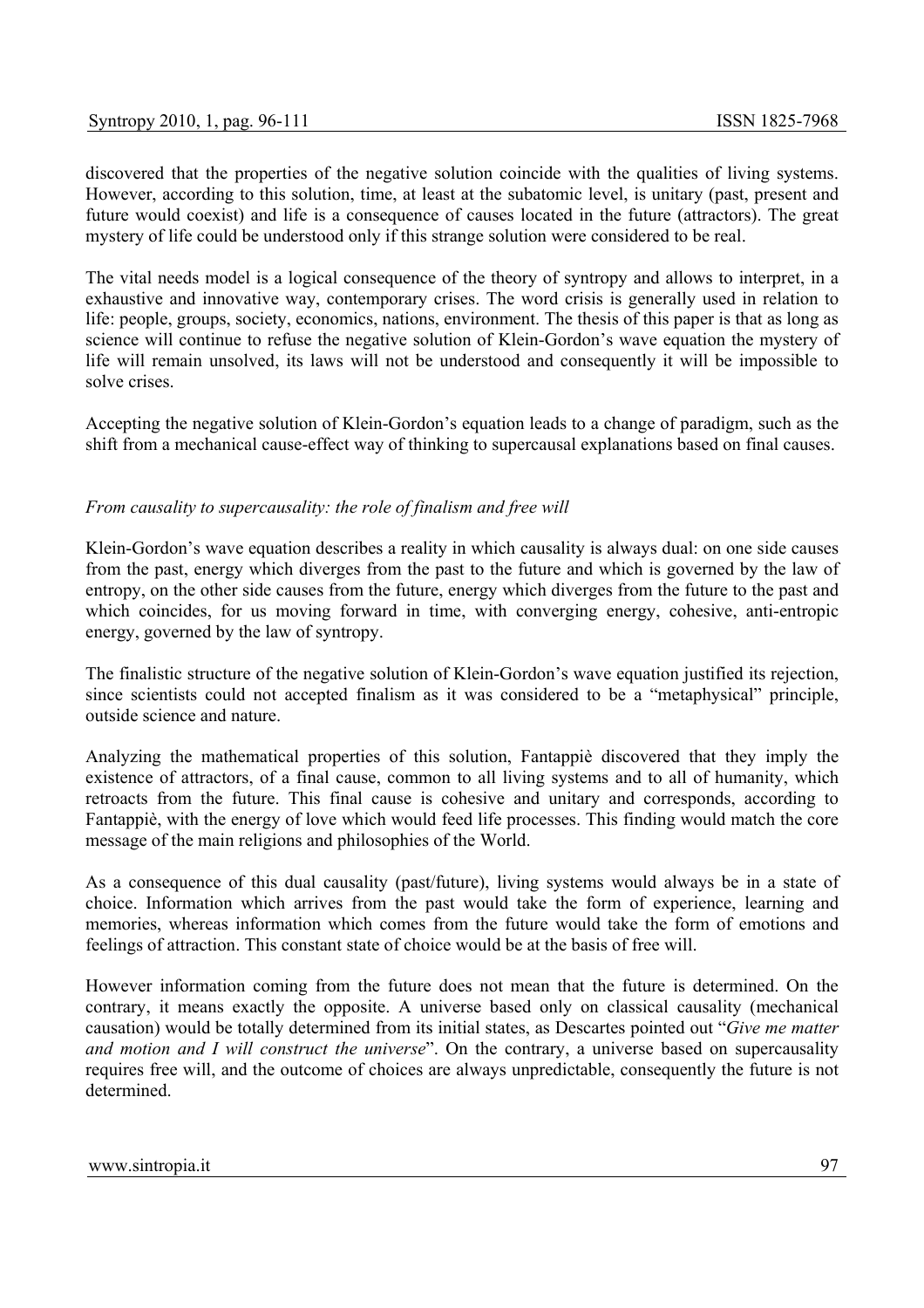## *From the brain to the heart*

The experiments on anticipated reaction of heart rates show that the heart reacts in advance to unpredictable stimuli. This result, leads to the hypothesis that the unity of consciousness and the integration of distributed functions could be a consequence of the cohesive properties of syntropy, that is to say advanced waves; energy which moves backwards in time from the future to the past. Furthermore these experiments showed a low effect of anticipation to unpredictable stimuli in people affected by schizophrenia. This result supports the idea that when the link with syntropy is lacking, consciousness breaks down developing in this way multiple personality disorders.

If this interpretation is correct the unity of personality would be a consequence of advanced waves. It would therefore be possible to suppose that consciousness could reside in the future, and not in the person and in the present moment. Consciousness could be the attractor which moves us. Its cohesive properties would allow the functions of the body to integrate and cooperate. Consciousness would reside outside our body and attract us through feelings which we experience in the autonomic nervous system (heart feelings / solar plexus). This interpretation puts the heart at the center of consciousness.

The shift from a vision centered on the brain to a vision centered on the heart has many consequences. For example, a flat EEG (Electroencephalography) would not mean that a person is dead. According to this new interpretation, as long as the heart beats the person is alive, and conscious. This statement would throw into a crisis the ethic of organ transplants, since organs are removed when the heart is still beating, on the belief that death is reached when the EEG is flat.

Our consciousness would be part of a greater attractor progressively more unitary and integrated, until at the end one final attractor, common to all of life, is reached. Fantappiè considered this final attractor to be love, and recognized it in all the major religions. According to this interpretation love is in the future and retroacts feeding us and attracting us, thanks to feelings which we experience in the heart. Consequently, when the physical body dies, consciousness would not die, but would continue to exist in the future, as it resides outside of our body. If this interpretation is correct, in order to complete our path towards love, we would need more than one physical life. Our soul, our consciousness, would need to establish repeatedly the link with a physical body. In order to accomplish its path, life would need to reincarnate. In this process the soul, consciousness, does not maintain the information about previous lives, as this information would be based on the past (an entropic property), whereas consciousness is based on the future. This would be the reason why we cannot remember previous lives except when, thanks to hypnosis, it is possible to establish links with that level of reality in which present, past and future coexist.

The negative solution of Klein-Gordon's equation and the theory of syntropy support the idea that our path towards love requires more than one life. Consequently we are responsible not only for our present life but also for our future lives.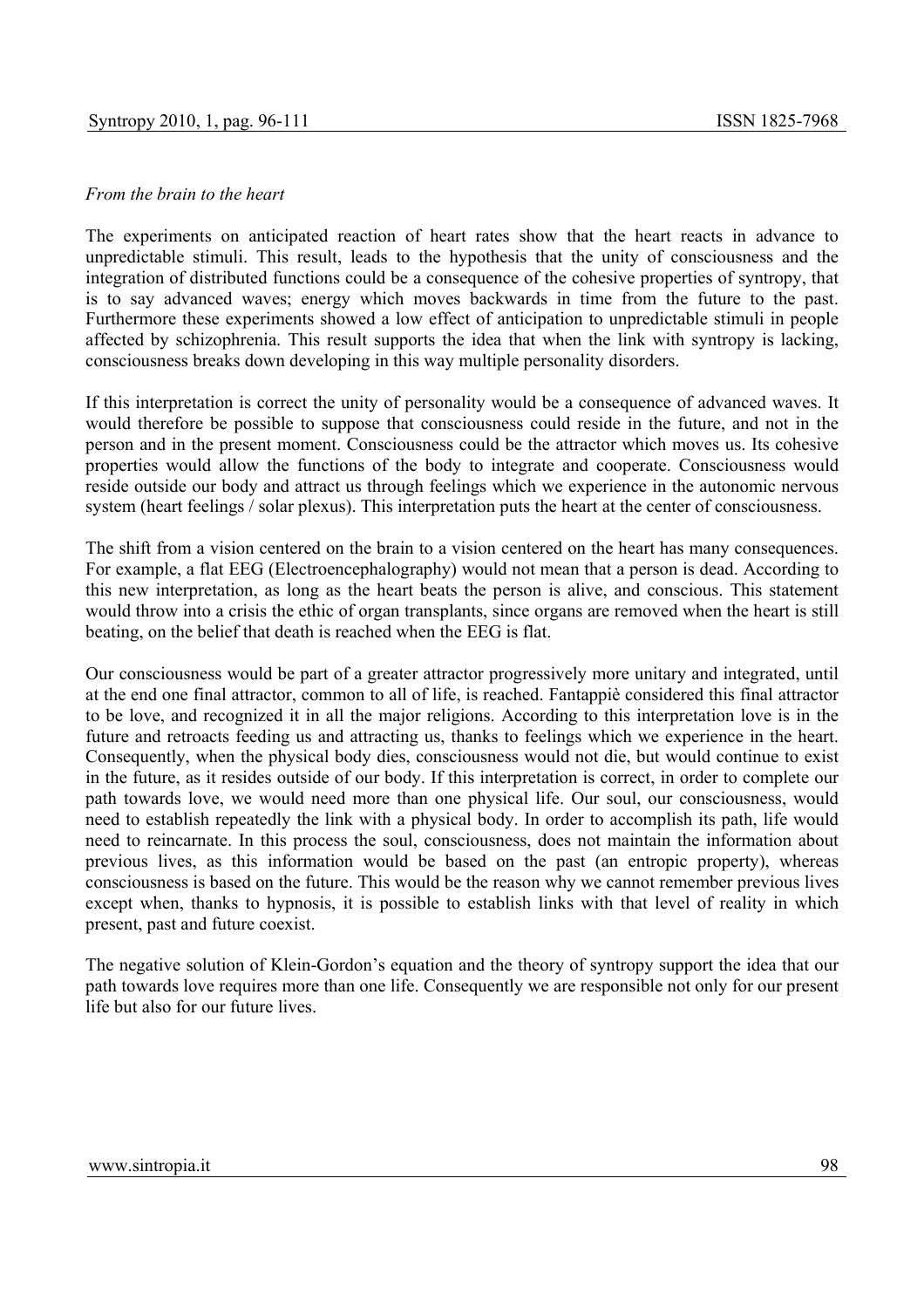*From "nature serves humans" to "humans serve Nature"* 

In the Copenhagen Interpretation of quantum mechanics the duality wave/particle is explained as a consequence of the fact that observation causes the collapse of the wave into a particle; consequently the act of observation, which is an act of consciousness, creates reality. This interpretation treats time in a classical Newtonian way with a well defined before and after the collapse of the wave function. Therefore it does not question the classical vision of time, and solves its contradictions putting consciousness outside the reach of science, as an immanent property which creates reality. This interpretation reflects the cultural moment in which it was produced and which dominated Europe in the 1920s: the idea of men as semi-God. This idea was at the basis of the Nazi philosophy. The Copenhagen Interpretation was perfectly coherent with the Nazi culture and philosophy, since it was attributing semi-God properties of creation to humans.

Fantappiè's interpretation explains the dual manifestation wave/particle as a consequence of dual causality: causes coming from the past (particles) and causes coming from the future (waves). This interpretation shifts the focus from a vision according to which nature is our own product, and is made to serve us, to a vision according to which we respond to final causes, which are common to all of life, and we serve nature. According to this vision, we are free to serve our attractors but when we do not serve them suffering arises.

In the physics labs it is impossible to devise experiments which can falsify the Copenhagen Interpretation since it is impossible to distinguish between causality and retrocausality. On the contrary, when working with living systems it becomes possible to devise experiments which allow to choose between the Copenhagen Interpretation (classical time) and Kleine-Gordon's dual solution interpretation (time symmetry and supercausality). According to the Copenhagen Interpretation it is impossible that effects can precede their causes. Therefore the result of experiments such as the prestimuli heart rate and skin conductance experiments falsify the Copenhagen Interpretation and all the explanations which are based on this interpretation (Biermann 1997; Tressoldi 2007; Vannini 2009b).

The theory of syntropy and the vital needs model are based on the idea that the energy which feeds life, the great secret of life, is the energy of attraction, the energy of love. Not being aware of this fact leads to operate wrong choices and consequently to suffering and crises.

## *Attachments*

If it were possible to solve crises simply by shifting from a deterministic to a finalistic vision of life, serving nature instead of having nature serve us and becoming aware of the law of attraction, the solution of crises would not be so difficult.

Unfortunately it is necessary to add some other considerations to what has just been said.

According to the vital needs model we are compelled to answer 3 vital needs: material, meaning and love. The need which creates the greatest amount of problems, blocking our evolution, is the need for meaning. The need for meaning starts from the conflict of identity, that is to say, when we compare ourselves to the universe and we become aware of being equal to zero: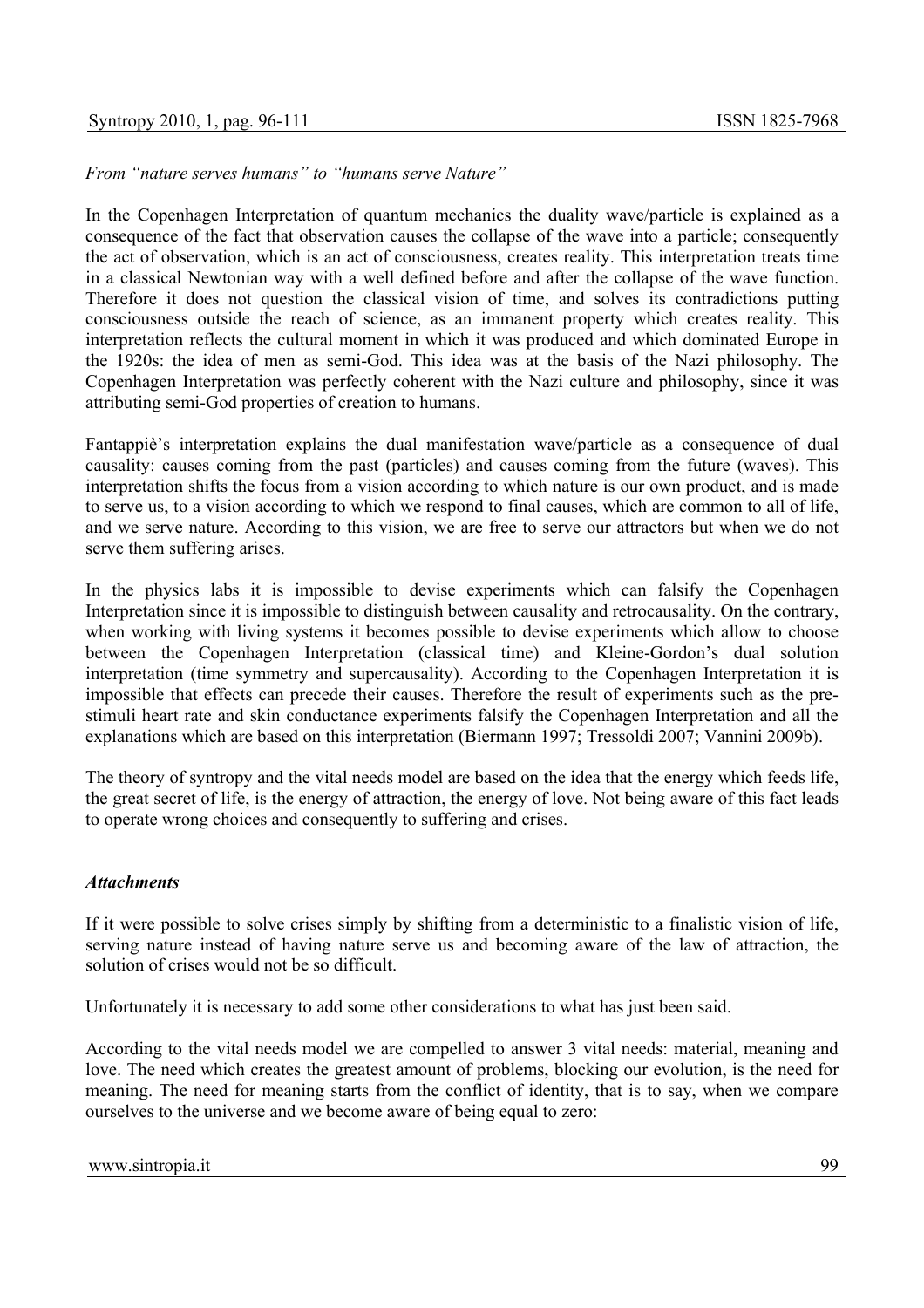Identity conflict: 
$$
\frac{I}{Universe} = 0
$$

To be nothing is incompatible with our feeling of life; therefore a conflict arises between being and not being (*to be or not to be!*). If we are not able to solve this conflict entropy increases, as a consequence of the conflict, accompanied with feelings of worthlessness and depression.

The solution to this conflict is very simple and it is described by the theorem of love:

Theorem of love: 
$$
\frac{I x \text{ Universe}}{University} = I
$$

*When I unite myself, thorough love, to the outer universe I am always I.* 

According to the theorem of love, the only way in which we can experience our identity is when we unite ourselves to the universe. This is a cohesive property of advanced waves (cohesive waves), and therefore syntropy. Only when we experience love life acquires a meaning.

At the moment people try to solve the identity conflict increasing the value at the numerator:

$$
In correct way of solving the identity conflict: \frac{I + richness + popularity + power ...}{Universe} = 0
$$

But, whichever is the value at the numerator, compared to the universe, which is infinite, the outcome is always equal to zero. Even if these attempts are not effective, they give a momentary illusion of meaning, calming the identity conflict and depression. As soon as this momentary illusion is over, we feel compelled to increase even more the value at the numerator. For example, if we get our value from power we will search for more power, if we get it from money we will try to have more money, if we get it from religion we become intolerant towards all those people who belong to different religions.

Usually sources of meaning are religion, ideologies, power, money, beauty, other people's judgment. These are all external sources of meaning. When we experience a reduction of suffering, thanks to one or more of these sources of meaning, they become vital to us, since they respond to the vital need for meaning. The immediate consequence is that we become addicted to these sources of meaning, since they have become essential to us. This addiction is now the greatest problem in the resolution of crises and the evolution of human beings. Each crisis can be explained, at its core, as the difficulty that people face in abandoning their addiction towards the sources of their identity. The process of resolution of crises, based on the shift from non effective sources of identity to effective sources of identity, can be guided and facilitated, but it requires time. At the end of this process people will discover that crises usually offer the greatest opportunities for evolution and growth. Each crisis hides an opportunity for change and growth.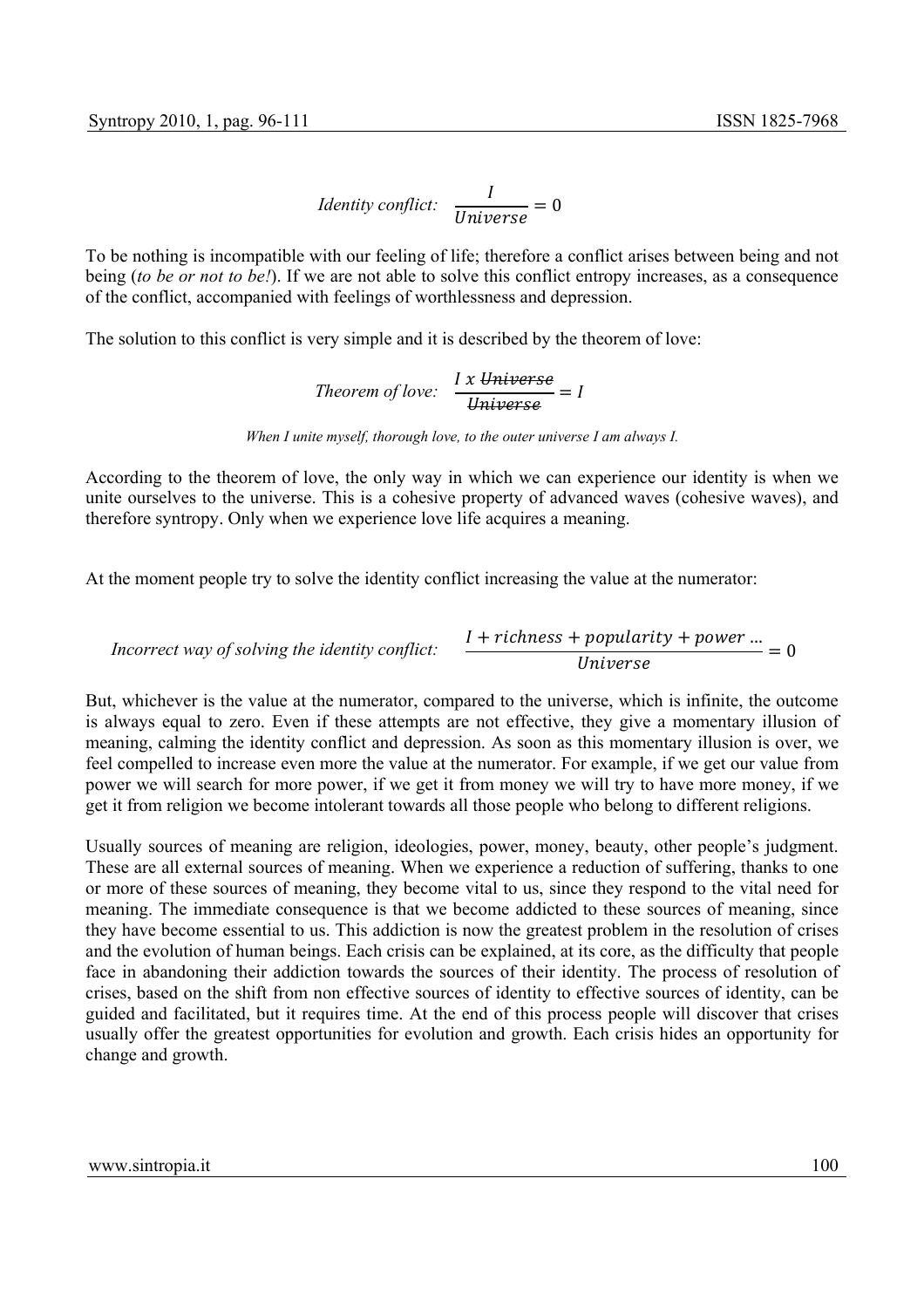## *How the theory of syntropy interprets some of the most common situations of crisis*

In this section some of the most common types of crisis will be interpreted using the theory of syntropy, and the vital needs model. This section will not focus on the possible solutions, as this is not the aim of this paper. Each crisis has its own peculiarities and solutions need to be tailored.

## *- Existential crises*

Existential crises are the most common form of psychological suffering. Ironically, psychotherapies and psychiatry are totally unable to cope with this form of suffering. For example, psychoanalysis considers existential crises and depression a state of human nature, which people have to accept and resign to. The vital needs model does not agree with this statement, since it considers existential crises indicators of the identity conflict:

Identity conflict: 
$$
\frac{I}{Universe} = 0
$$

The identity conflict starts when we compare ourselves, infinitely small (syntropy), to the universe which is infinitely big (entropy). The result of this comparison is zero. This comparison makes us become aware of our worthlessness: we are equal to nothing, to zero. But being equal to nothing is incompatible with our feeling of life. The identity conflict originates from this conflict between being and not being and it is characterized by feelings of nothingness, worthlessness and depression.

Analyzing the identity conflict equation the only solution is provided by the theorem of love:

*Theorem of love:* 
$$
\frac{I x \text{ Universe}}{Universe} = I
$$

When I unite myself, thorough love, to the outer universe I am always I. The only way to experience our identity and meaning is to unite ourselves to the universe, and this cohesive property is a property of advanced waves, the attractor of love, syntropy; life acquires a meaning only when we experience love.

Unfortunately love is nowadays rare and short-lived. People, instead of love, experience unbearable feelings of emptiness, anxiety and angst. Love is often considered to be a utopia, an abstract idea, and when we ask people where they feel love, often they point to the head, instead of the thorax area, where emotions are felt.

For this reason the strategies commonly used in order to answer the identity conflict are based on the expansion of our Ego, that is to say on the attempt to increase the value at the numerator of the identity conflict equation, in the illusion that increasing the value, also increases our meaning:

*Incorrect way to answer the identity conflict:* 
$$
\frac{I + richness + popularity + power ...}{Universe} = 0
$$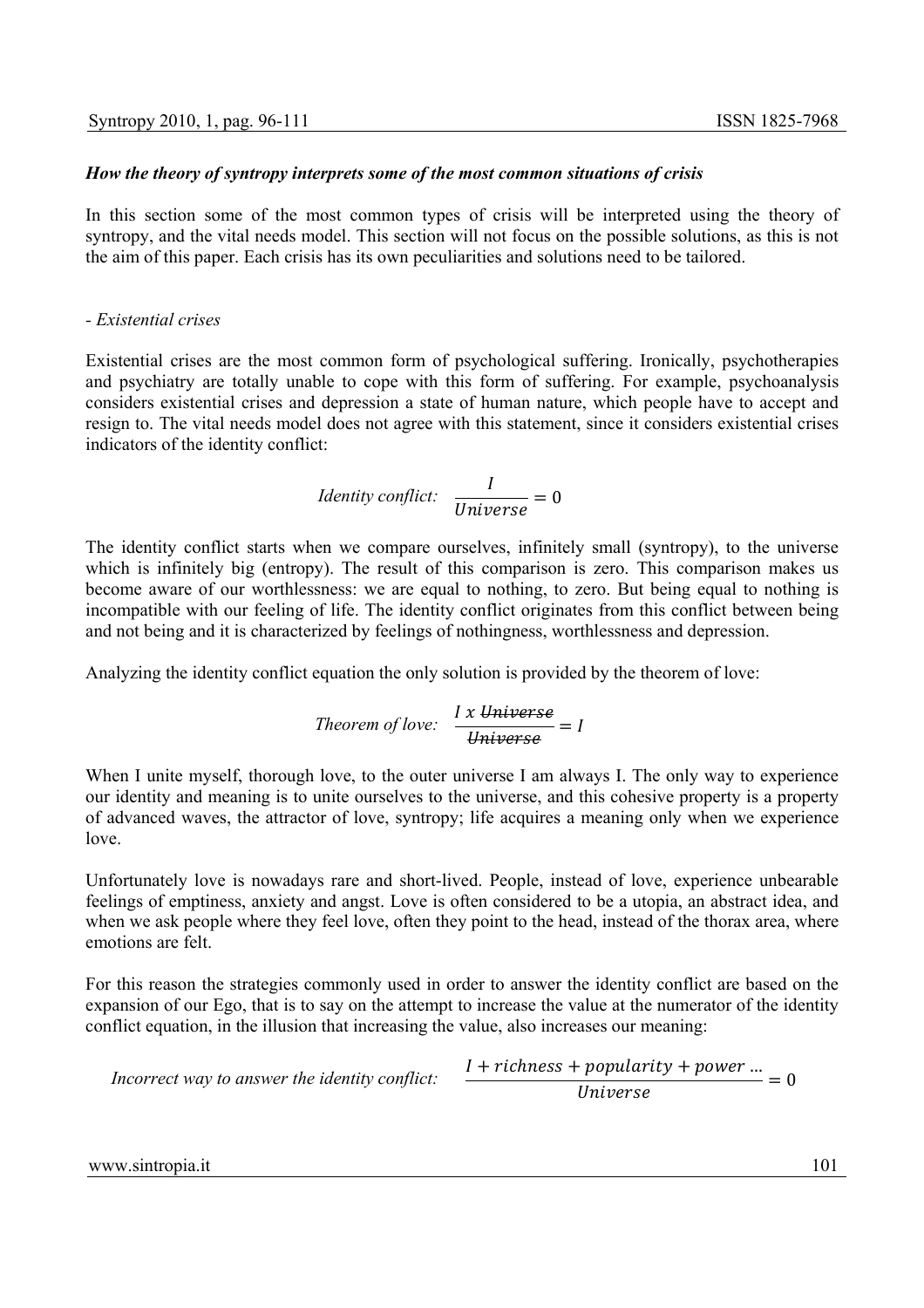These strategies are unsuccessful because whichever is the value that we put at the numerator, when compared to the infinite of the universe, it results always in a zero value. Therefore in whichever way we try to expand our Ego, through power, wealth, other people's judgment, ideology and religion, the result will always be equal to zero and depression and suffering will continue.

The theorem of love shows that the identity conflict can be solved only when we unite ourselves to the universe through love. Despite the fact that this same message has been the core message of all the main religions for millennia, it is still not applied. Its application requires that we abandon all our attachments and all our external sources of identity.

## *- Crises in relations*

The fact that Western cultures are focused on rationality and are not familiar with emotions leads to the consequence that relations are usually exterior and not based on deep feelings. This situation is typical of the West and is not shared by the Far East. For example, in China friendship can have different names: brothers (*xiongdi*), sisters (*jiemei*), shadow (*xing ying bu li*), hands of the same body (*shouzu*), person which we cannot distinguish from ourselves (*bu fen bi ci*), pure love (*zhiji*). Becoming a friend of a Chinese means that we accept the total abnegation to the other person, and the sharing of material and immaterial wealth. When friendship develops, people become like brothers, sisters, father or mother. In these relationships the feelings felt in the heart play a key role. Emotions are a vital asset of the Chinese culture and of each individual, and require time and patience and last for all the life. Friendship in China is based on trust, loyalty, sincerity and reciprocity. A Chinese person is willing to help a friend and knows that when he will be in a state of need friends will help him. The principle of reciprocity can manifest in a long term, and takes place in the right moment, often exceeding in generosity, in a kind of escalation of gratitude. The success of China is founded on this capability of developing relations based on trust. Most Chinese consider this form of friendship inexistent in the West, since the West gives great importance to exteriority, to words and to the way how people behave, whereas in China great importance is given to the feelings of the heart, and only when friendship is based on these feelings is it possible to trust the other person totally.

In the West people do not trust each other. Words do not have any value and each agreement must be translated into signed documents, which in many countries are losing value. When trust disappears also the economical system, which is based on agreements and transactions, suffers and falls into a crisis.

In the West the identity conflict is often dealt with by searching for other people's judgment. Other people's judgment is a source of identity which people learn to use since they were children. When children experience that being judged positively is associated with feelings of wellbeing and satisfaction which soothe depression and suffering, they start becoming addicted to the way other people judge them. Other people's judgments quickly replace the vital need for meaning, and children start experiencing a vital need for the judgment of others, and do not tolerate any negative judgment.

In order to receive positive judgments children have to satisfy the conditions set by parents' expectations, by friends and acquaintances and at the end, in order to let this mechanism work they are forced to mask themselves and play a part.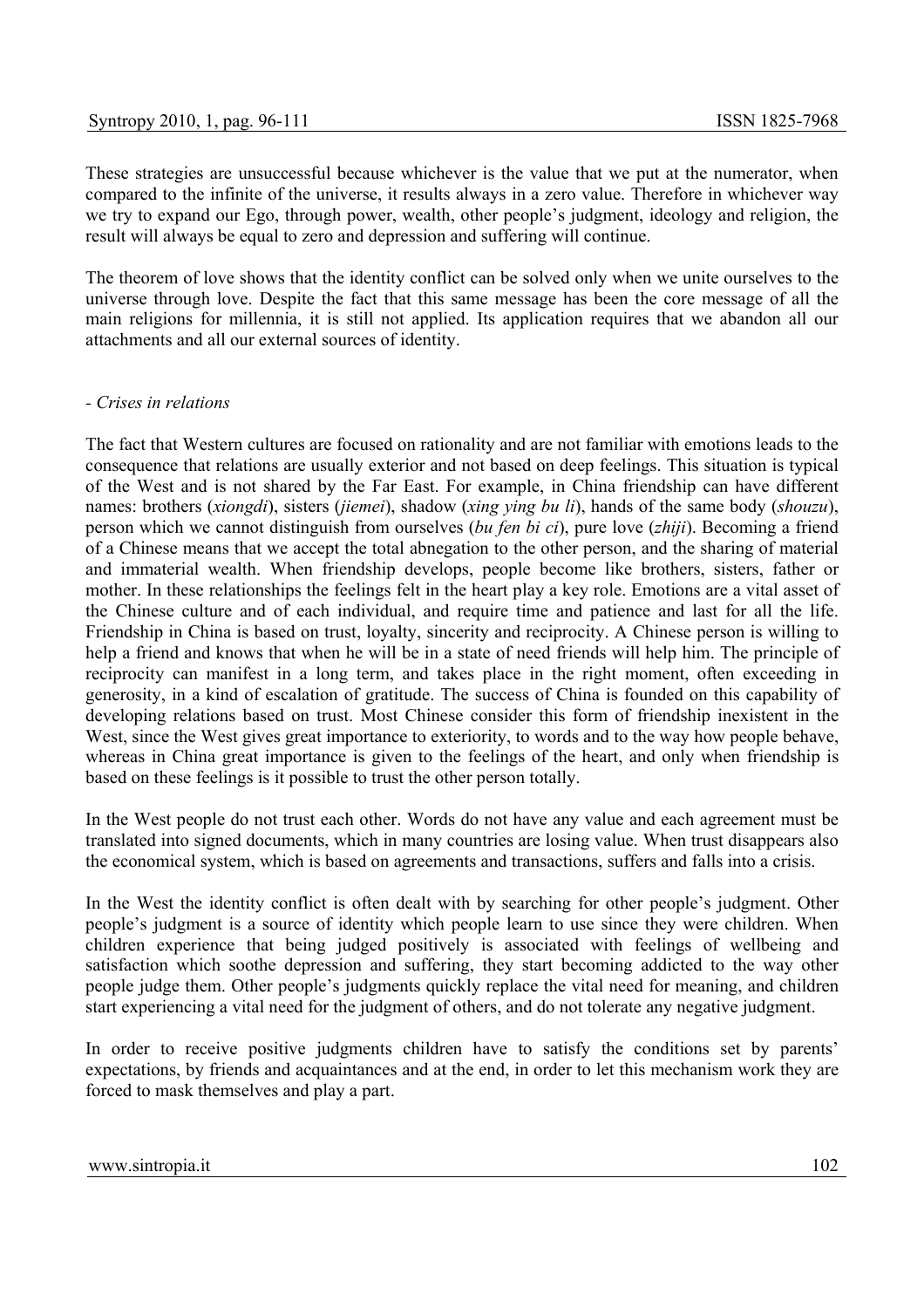However, masks hide our true essence and make us experience distance and isolation. We become aware that others are unable to feel us. We feel them distant. We feel isolated and lonely and not connected with the outside world. This isolation increases the identity conflict and the feeling of being useless and depressed and, consequently, it increases the need for approval and positive judgment.

We enter into a loop. The more we seek the approval of others the less we are spontaneous. The less we are spontaneous the more we experience loneliness and we feel worthless. The more we feel worthless the more we need other people's approval and we fear negative judgments. People become hypocrites not only towards others, but mainly towards themselves. Whoever tries to encourage awareness about this loop is not tolerated and is avoided.

This state of hypocrisy, typical of the Western countries, this supremacy of the masks, of exteriority, leads to the incapacity to perceive the essence of other people and fuels feelings of distrust.

## *- Crises of couples*

In the West loneliness is a common experience accompanied with feelings of inner emptiness and anxiety; love, instead, is often an abstract idea. Love relationships, therefore, are often based on loneliness: ties in which people are not truly in love and soon become aware of the inconsistency of their relationship. People develop the fear of being abandoned and they become jealous.

In the West, most people believe that love is a behavior and not a feeling of the heart. They try to express love through behavior, but in moments of silence they feel the inconsistency of their feelings. On the contrary, according to the vital needs model, love is a feeling which is felt in total silence, in the total absence of behavior. Love is an attitude towards the entire world and towards ourselves. This attitude can find its manifestation in a specific person, but exclusive love, which requires that the love for one person precludes any love feelings for others, is considered to be a contradiction. Love is an attitude towards the universe, not only towards one person.

Love is often considered a commodity. When it becomes empty, consumed, we change it for another commodity. In this process of continuous change of partners, love never arrives. People consume love, but they feel empty, they sense their inability to love. The contrary also happens. Some people dedicate all their life to the family, children, wife or husband, and feel empty inside and feel the absence of love. People feel an abyss which separates them from the others as if on different planets, calling each other, but their voices disappear in the emptiness of space.

#### *- Family crises*

The reasons behind family crises are various, but often they can be traced back to the strategies which are used in order to answer the identity conflict. Within families a strategy which is often used is that of exercising control. Similarly to power, control over other people allows to extend our Ego and temporarily reduces the identity conflict.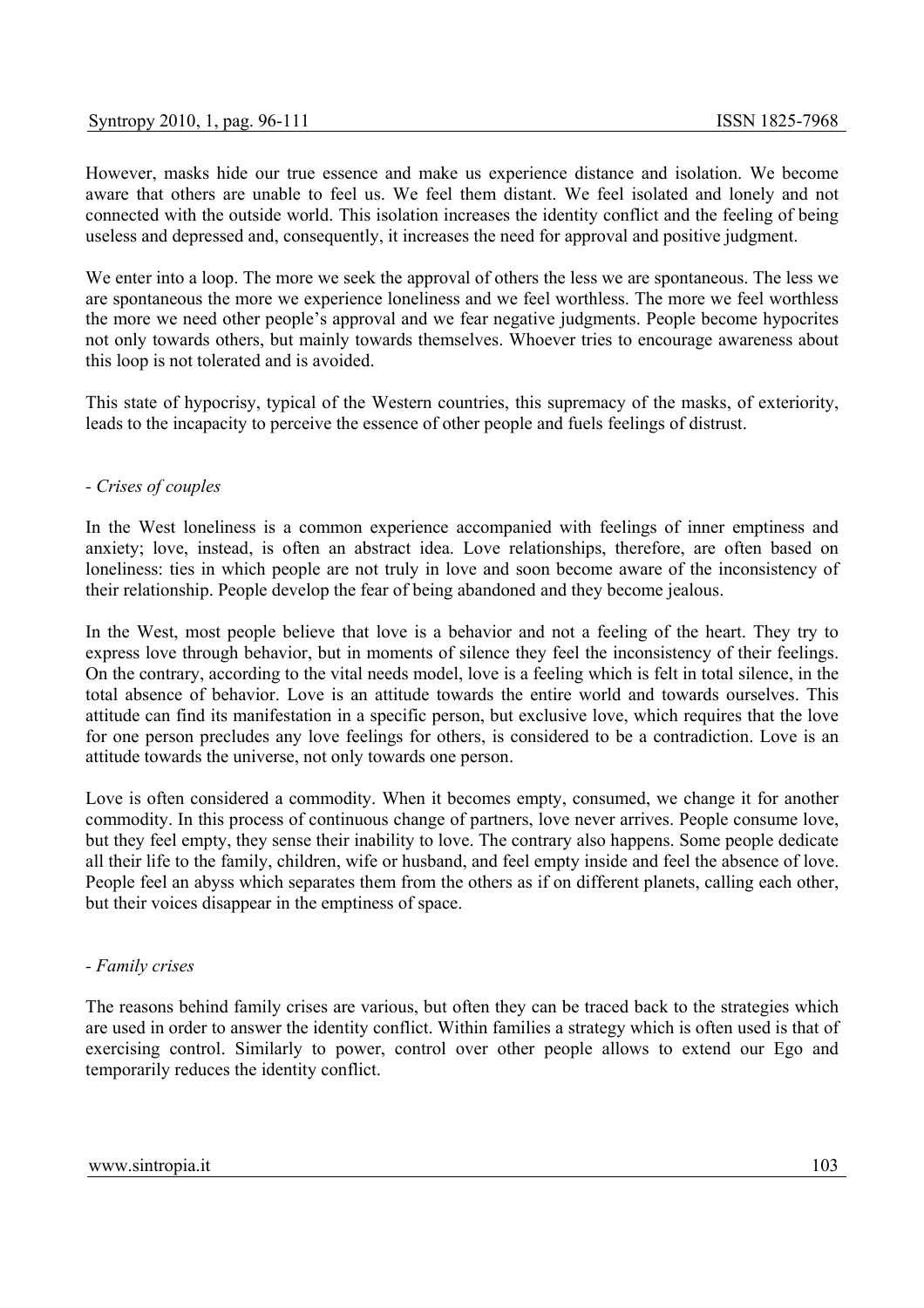Control strategies can vary going from soft to pathological forms:

- In the "*soft*" forms we try to control the choices operated by others. However this strategy can lead to escalations of frustration and aggressiveness, in which each one tries to impose his own Ego. Conflicts, tensions and differences increase and fuel a constant state of crisis. Some parents often exercise control on children in order to see their identity and role confirmed. Children, on the other side, exercise their power and control, disobeying parents and increasing their feelings of guilt.
- In the "*pathological*" forms, when the exteriority of life, the masks behind which we hide, have made us totally insensitive and deaf to emotions and feelings, we try to overcome this situation by producing strong emotions. The most severe example is that of sexual abuse in which suffering is intentionally inflicted in order to feel strength and importance.

Other strategies comprise illnesses, which can often become incredible tools used to control other members of the family. Alcoholism, drug addiction and mental illnesses can provide the means to blackmail and force others to assist and provide their time and attention.

## *- Crises of organizations*

Organizations can generally be divided into public organizations, or organizations which use public funds, and private organizations which respond to market rules.

- In the first type of organization, the public ones or which use public funds, the identity conflict usually finds its expression in power conflicts within the organization. People try to expand their Ego increasing their power and preventing others from being promoted. This situation creates conflicts, but instead of being blocked is often favored according to the motto "*dividi et impera*", divide and dictate. In Western countries it is common to govern public organization increasing the conflict among workers in order to avoid that they organize themselves against the management and directors. However this strategy dissipates energies and resources and increases the inefficiency and costs of the organization.
- In the second type of organization, the private ones which respond to market laws, the time of the worker is equal to value and money. Pathology starts from the fact that the owner of the firm, beside competing with other firms, tries to reduce the part of value which is given to the worker, in order to increase his richness and therefore expand his own Ego. This mechanism became clear during the industrial revolution. Initially the general belief was that machines would have improved the living standards of the population, but during the 18<sup>th</sup> and 19<sup>th</sup> century the opposite situation was observed. Few people owned the machines and controlled the wealth which machines produced thanks to the exploitation of workers. Machines, which in theory would have helped humans to free themselves from material work, and from misery, became the most incredible tools, in the hands of few people, allowed total control and exploitation of large masses of people. The industrial revolution, based on machines, became quickly a period of misery, poverty, and starvation in which workers were forced into inhumane conditions. On the other side workers could not compete with the low prices obtained thanks to machines and could not own the machines. This situation of exploitation worsened until the nations, pressed by the unions and workers' movements, were forced to regulate the number of working hours, the working conditions, hygiene, and forbid the use of child labor in the industries. Whereas Marx attributed the origin of this situation of exploitation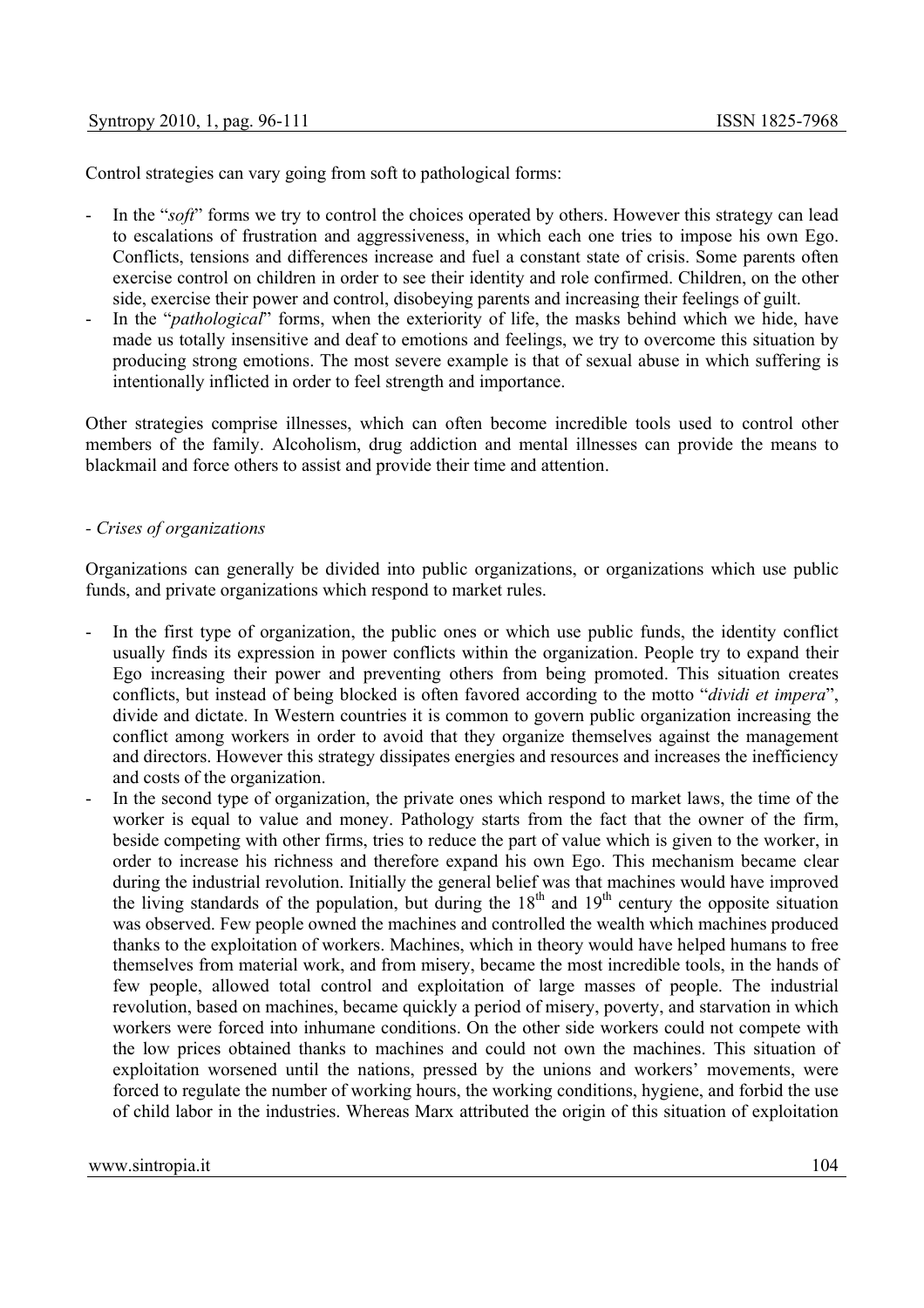to free market and the tendency of the owner, in a free market, to reduce the amount of value which is given to the worker, the identity conflict model suggests that the tendency to reduce the amount of value given to the worker is due to the fact that the owner feels the need increase the part of value which he gets in order to expand his own Ego. In order to expand his Ego the owner reduces the amount of value given to workers and increases the value which he gets. It is important to note that the need for meaning, the need to expand the Ego is so vital, that the owner is willing to inflict intentionally the most inhumane forms of suffering on his workers in order to increase the amount of value he receives. According to this interpretation the problem is not the free market but the need to expand the Ego in order to answer the identity conflict. This analysis could solve the contraposition between those who support the free market views and those who support the communist views. It is possible to overcome this conflict when accepting that the problem originates from the identity conflict and not from the free market. If this analysis is correct it could be possible to forecast, in the future, free market and communism linked together in the same economical system.

## *- Social crises*

Beside the identity conflict and the need for meaning, the vital needs model describes another vital need, which is the vital need for love. Crises can, therefore, be the consequence of the unsatisfied need for love. The difficulty which people have with emotions and the feelings of love can consequently become an important factor of crisis. For example, ask your friends where they feel love, what is love, and you will discover that most people are puzzled by this question, are not able to answer it and some, after moments of thinking, point to their head as the place where they feel love. This answer does not seem right! Have you ever seen someone take his hands to his head when exclaiming: "I love you?" When we declare love we naturally take our hands to the breast, to the heart. No one points to his head when declaring his love. Whenever we express a feeling, which is truly important for us, we spontaneously take our hands to the heart.

Even if our gestures show that, at least at an unconscious level, we are fully aware of where we feel emotions and feelings, for the majority of people feelings and particularly feelings of love, are difficult to decipher, and often vanish quickly. Many believe that love is an abstract concept, a utopia which cannot be reached, as they constantly experience emptiness and anxiety.

According to the vital needs model, love is a vital need, and anxiety, loneliness and emptiness are indicators of its being unsatisfied. However, nowadays, the attention is not focused on love, but on how we can avoid the terrible feelings of suffering which tell us that this need is unsatisfied. The problem of many people is not how to live a full life, but how to let a day pass without suffering too much and, for this purpose, many techniques are used, such as:

- substances which produce sensations of inner heat (similar to love) such as alcohol, drugs and tobacco; these substances replace the vital need for love and therefore become necessary, leading to addiction;
- activities which fill every empty moment and avoid that we can feel our inner feelings, our inner suffering.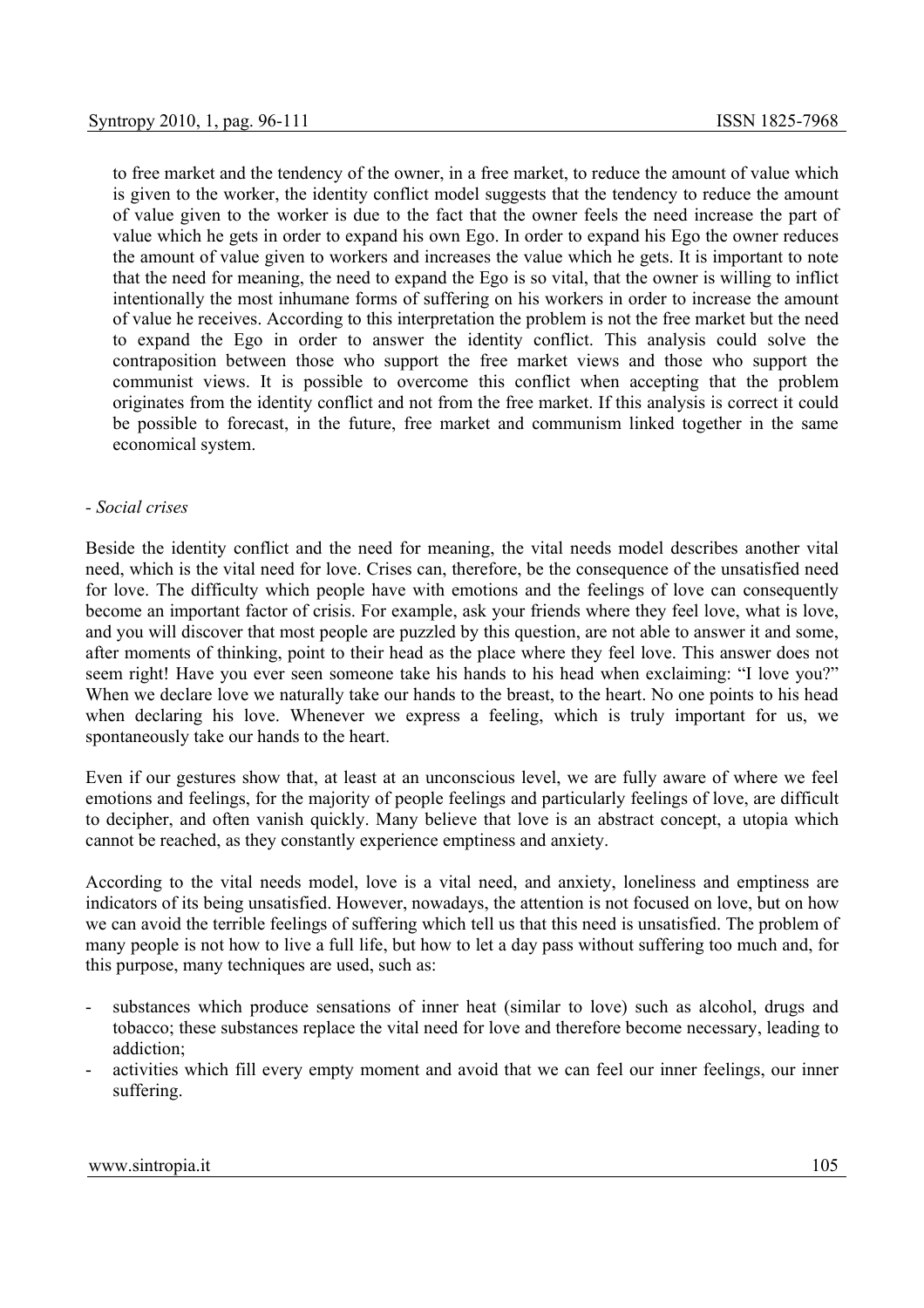Western culture places consciousness as feelings in the head; on the contrary the vital needs model supports the idea that feelings are placed in the autonomic nervous system, in the thorax area, and play an important role in orienting the person towards his aims, his attractors. For this reason, according to Antonio Damasio's finding on somatic markers (Damasio 1994), when the person does not perceive his feelings he develops decision making deficits. For this reason when we avoid our inner suffering using substances or avoiding any moment of silence, we are not able to orient our life towards our attractors and consequently our life loses its finality and meaning and we start suffering.

According to the vital needs model, many social crises are a consequence of this mechanism which makes people loose contact with their attractor reducing the drive towards the future and increasing psychological and inner suffering. This situation amplifies the identity conflict and fuels identity crises which translate into economical costs (conflicts, illness, drug abuse, alcoholism, low productivity, etc.). These costs accumulate and at a certain point society will have to pay.

# *- Demographical crises*

Material needs, that is to say food, shelter, clothing and hygiene, are evident when compared to needs for meaning and love which are immaterial and therefore invisible. Consequently, it is normal that people and societies become aware first of the material needs, as these are easy to see and identify. Now societies are evolving from a stage in which material needs barely received an answer to a period in which material needs are answered efficiently, except for needs for love and meaning which are practically unknown and do not receive adequate answers.

Previously people used to find their meaning in the fight for survival, which is vital and could therefore provide a scope. Now, thanks to wider material wealth, people do not have anything vital for which to fight, and they discover that their life is meaningless. In other words, the improvement of material conditions is leading towards a era in which people do not feel to have a scope or meaning, and in which depression and anxiety are quickly increasing.

This passage from an era in which people were finalized to the satisfaction of material needs to an era in which people do not know for which purpose they live, is leading to deep changes in the reproductive habits. When the material need was central, depression and anxiety were practically inexistent. People felt that life had a purpose, a meaning, and reproduction was part of this meaning. Now, as a consequence of the fact that people do not feel a purpose in life, also reproduction is becoming meaningless, and the birth rate is diminishing dramatically. If we add to this situation the fact that many families have split, cohesiveness of society has diminished and the quality of the relations among people has deteriorated, couples find themselves alone in front of a possible birth, with no or little help from the family and from the society. This situation makes it difficult to consider having children. Having children is expensive and time consuming and many couples are simply renouncing to the idea of having a child. Consequently in industrialized societies a strong decrease in birth rates has been observed since the early 1980s, a fact which was compensated thanks to immigrants coming from countries with high birth rates.

Globalization and better material conditions are rapidly reducing the birth rate in all the developed countries of the World and for the first time in history humanity is reaching a point in which population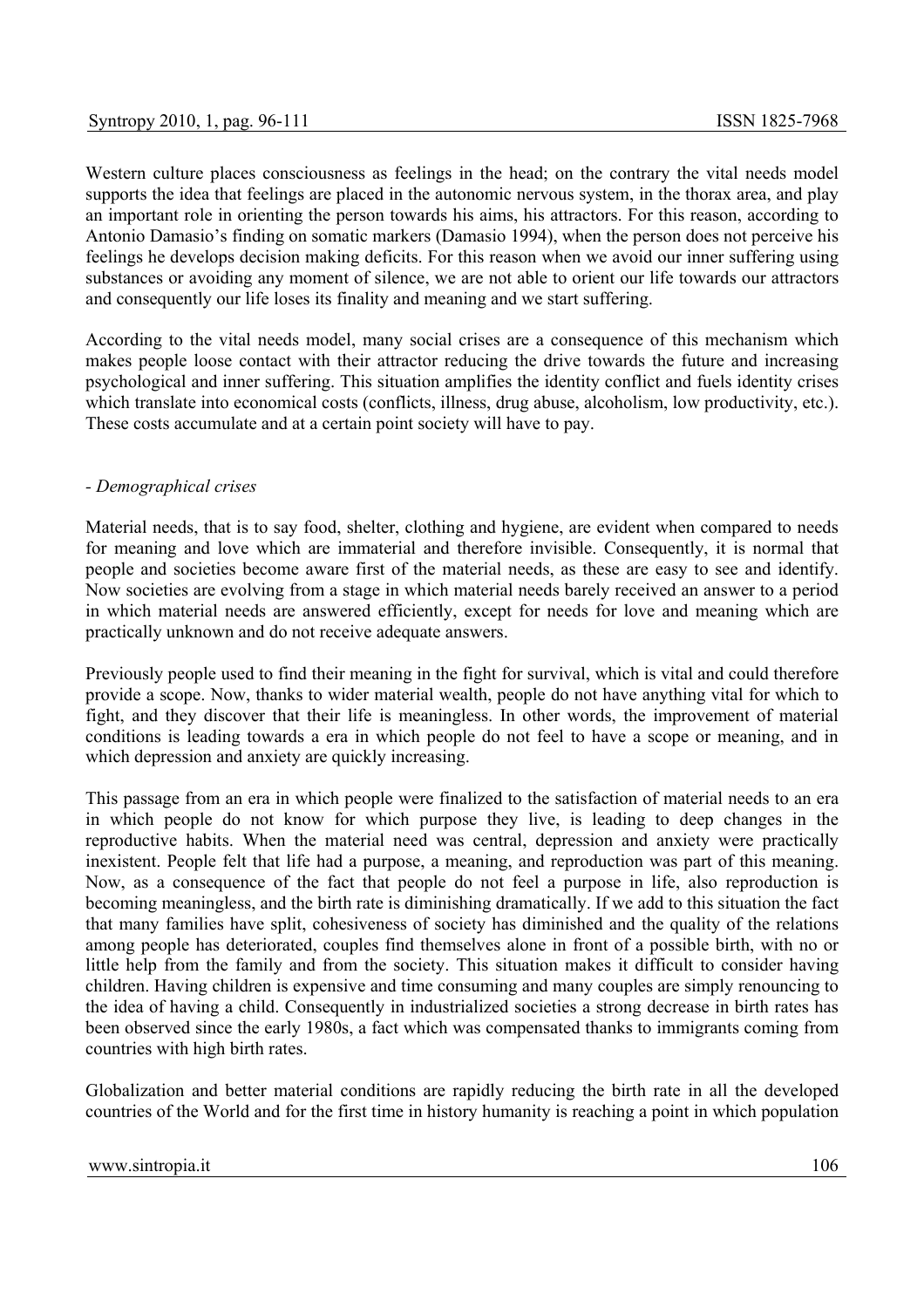is not increasing. Until a few years ago experts were analyzing with preoccupation the high birth rates of the developing countries. Now, instead, the fact that World population is not increasing is considered to be even more worrying, and is generally addressed as a demographical crisis. In industrialized countries the missing section of the population has been replaced by migrants. Instead, in the developing countries it will be impossible to use migrants in order to compensate for the missing part of the population. The population will age, without being able to count on young people coming from other countries, and this will become an important factor of internal and international crisis.

The vital needs model forecast this demographical crisis, as a consequence of the fact that humanity is arriving at a stage in which people do not feel a meaning or a scope in life. It also forecasts that this demographical crisis will be accompanied by a dramatic increase of feelings of depression and anxiety.

# *- Economical crises*

According to the vital needs model, transactions are a direct consequence of the vital needs, since anything which answers one or more of the vital needs is valuable. Consequently, economy is seen as a direct product of the ways in which people try to answer their vital needs.

According to this model, in this moment, we are in a transitional phase, between an economic model which was focused only, or mainly, on material needs and a new economic model based on transactions which are centered on the vital needs for love and meaning.

In this transitional phase strong imbalances can be observed. For example, those people who have satisfied in a stable way their material needs, but use material products in order to expand their Ego, are willing to pay more than the real market price. A typical example is that of houses. Wealthy people who already have a comfortable home and buy other houses just in order to extend their Egos, are willing to pay more than the real market price, as the house does not respond to their material need but to the need of meaning. This creates a difficult and unbalanced situation for those people who need to buy a house in order to respond to their material needs, who are usually less wealthy.

This simple example shows that when we use material goods in order to respond to our identity conflict or to our need for love, situations which unbalance the market are generated: the competition among people who really need the material goods and those who do not need it are favored since they can pay more. This situation creates a strong tendency towards inflation. Furthermore, because all the economical resources are used in order to buy economical goods, the other immaterial sectors which are needed in order to answer the vital needs of love and meaning have little market and find a difficult start.

Another dysfunctional aspect is the following one: production of material goods cannot provide opportunities for the entire work-force, as a consequence of the fact that any production process tends to optimization, and when the market reaches a point of saturation optimization leads inevitably to the reduction of the work force. This evolution is now dysfunctional as the reduction in jobs in the field of material production is not compensated with the increase of jobs in the immaterial fields.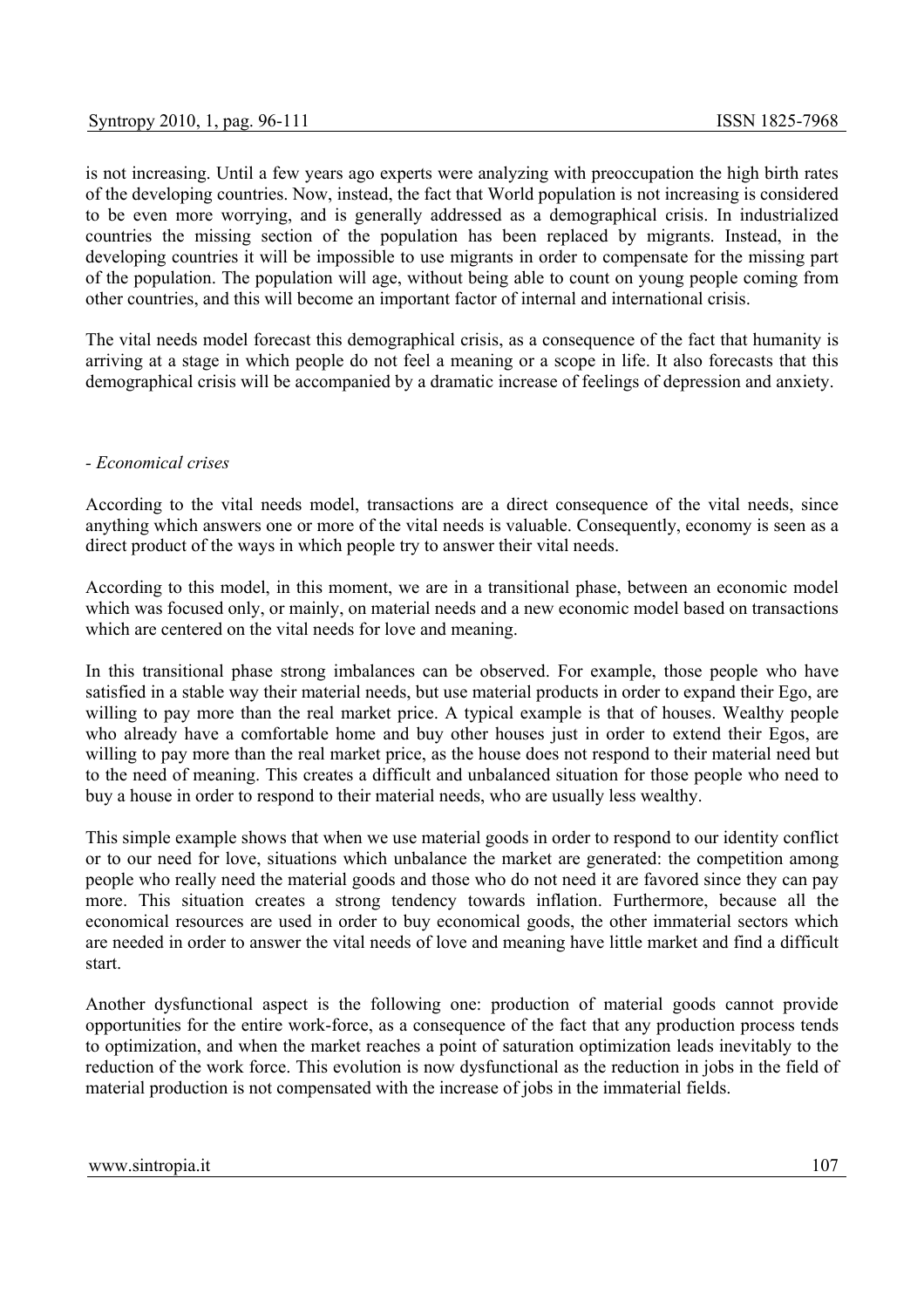According to the vital needs model, the economical fields in which value can be produced are all those which directly or indirectly answer one or more of the vital needs. It is incorrect to think that only the production of material goods can have an economical value, or that it is possible to sell only things which we can touch. Fields of production can also be linked to leisure, free time, fitness, healing, loneliness. What does productivity mean? It simply means producing something which has a value, and the value is given by the way it answers one or more of the vital needs. The more a product is considered vital and important, the more the consumer is willing to spend.

As a consequence of the fact that production is limited to the material needs and that the vital needs of love and meaning are usually not included in economical plans, illegal and parallel markets, such as those of drugs and prostitution find a fertile ground. People who experience unbearable feelings of loneliness and anxiety, instead of love, search for strategies which can reduce these feelings of suffering, and among these strategies they can find drugs and prostitution. The importance of the needs for love and meaning can be assessed just considering the dimensions of these markets which are now enormous; this tells us how important, central and unsatisfied are the needs for meaning and love. If economical plans, instead of denying the importance of these needs, would seriously consider them, studying how they could be answered within a legal and healthy economy, huge new economical sectors could start producing value and wealth.

At the moment the immaterial needs are denied and the suffering which this denial causes is the ground on which criminality and illegality feed and destroy human lives and productivity, depleting the social and productive systems and increasing the costs which society has to pay; costs which translate into passive expenses and into public debt and/or inflation.

## *- Public debt crises*

Crises, at whichever level they happen, create costs. According to the vital needs model inflation and public debt are two sides of the same coin: the cost of the crises sum up, starting from individual, existential crisis. Until the 1970s the cost of crises took the form of inflation. At the beginning of the 1980s inflation was shifted into public debt. According to the vital needs model, any economical strategy which does not consider the real origin of crises is unsuitable to answer the problem of public debt or/and inflation.

In order to facilitate the development of economic strategies which go to the root of the crises and consider all the vital needs, and not just material needs, it would be useful to shift from paper money to electronic money. Paper money allows illegality and criminality, since it does not leave a trace. The drug markets, prostitution and bribery, use paper money. The shift towards electronic money would make illegal transactions impossible, destroy criminality and bring the vital needs of love and meaning in the open.

Whoever follows the attractor, the finality of love, does not have any difficulty with transparency and legality. Transactions which can be traced would favor the transition from a society and an economical system based on exploitation and suffering to a system which tends towards the full satisfaction of vital needs.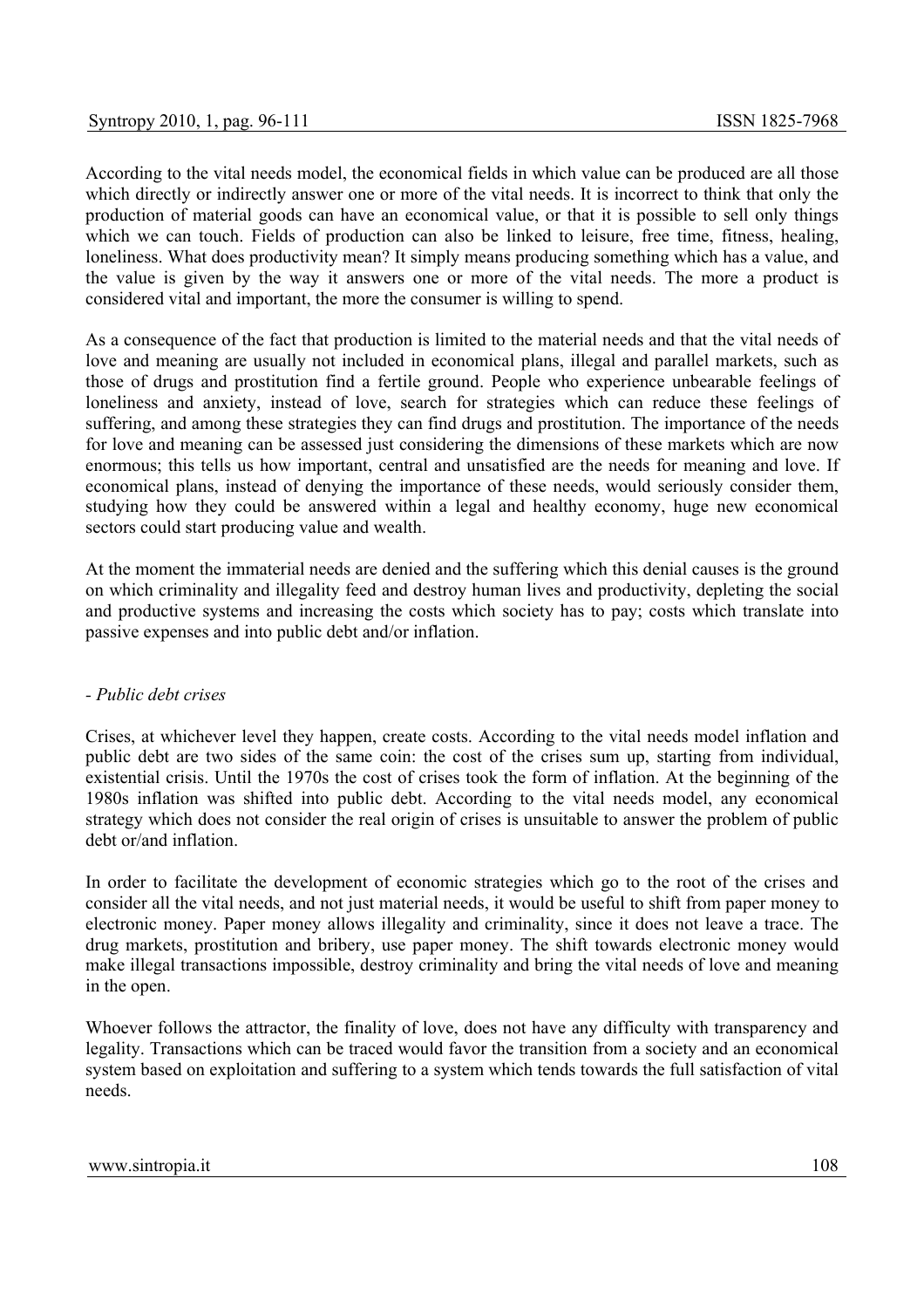# *- Welfare crises*

According to the vital needs model, nations have to answer not only material needs (jobs, houses, infrastructures), but have to consider in their welfare systems also the immaterial aspects connected to the vital needs for love and meaning. However in daily life, in the organization of work, in public administrations, in health and in human relations, these needs are neglected. The immediate consequences are feelings of worthlessness, depression, loneliness and anxiety, which fuel crises and which result in low productivity, violence, drug and alcohol abuse, mental illness, criminality, family and social conflicts and economical crises.

Until a few years ago nations offloaded the costs of these crises on other systems, such as families and churches. These systems are now facing difficulties and crises and are not any more capable of responding to these needs. Problems which were transferred to these systems are now summing up, leading the economical and social systems to a breakdown.

In the last years the feeling of an imminent and acute social and economical crisis is growing. According to the vital needs model this crisis can be prevented and cured only if the real causes of the crises will be recognized: the denial of the vital needs for love and meaning.

## *- International crises*

The preamble of the UNESCO constitution states that: *"Since wars begin in the minds of men, it is in the minds of men that the defenses of peace must be constructed".* Suffering, violence and conflicts start inside ourselves and it is for this reason that treaties, agreements and laws have little value as long as humans will continue to experience depression, anxiety and inner suffering. The vital needs model states that the crises of the nations and international crises can be traced back to the fact that the needs for love and meaning are unsatisfied and this would be the origin of a large part of the suffering of the human kind. Only by starting from this interior level of human beings would it be possible to find the solution to crises.

According to the vital needs model history can be re-read on the basis of the three vital needs: material, meaning and love needs. For example, re-reading the Nazi period according to these needs a wide range of elements suggests that the Nazi totalitarian regime was an attempt to provide a meaning to people which felt worthless and with no purpose in life. The Nazi ideology originated after the revolution in Russia, when the European bourgeoisie started fearing the communist ideology and favored those movements which limited the organization of workers. Nazism, originally, was a way to oppose the spreading of communism which was threatening the basis of the capitalistic economies. The historical moment was characterized by great disappointment with the peace treaty of Versailles, which condemned the Germans to tough and humiliating conditions. Germans were therefore looking for a strong identity and the Nazi ideology provided the answer. This ideology was based on other people's judgment. People were willing to do anything in order to be part of the Nazi groups, and were terrorized at the idea that they could be refused. This mechanism, which was strongly based on the need for other people's judgment and approval, led millions of Germans to obey blindly to some of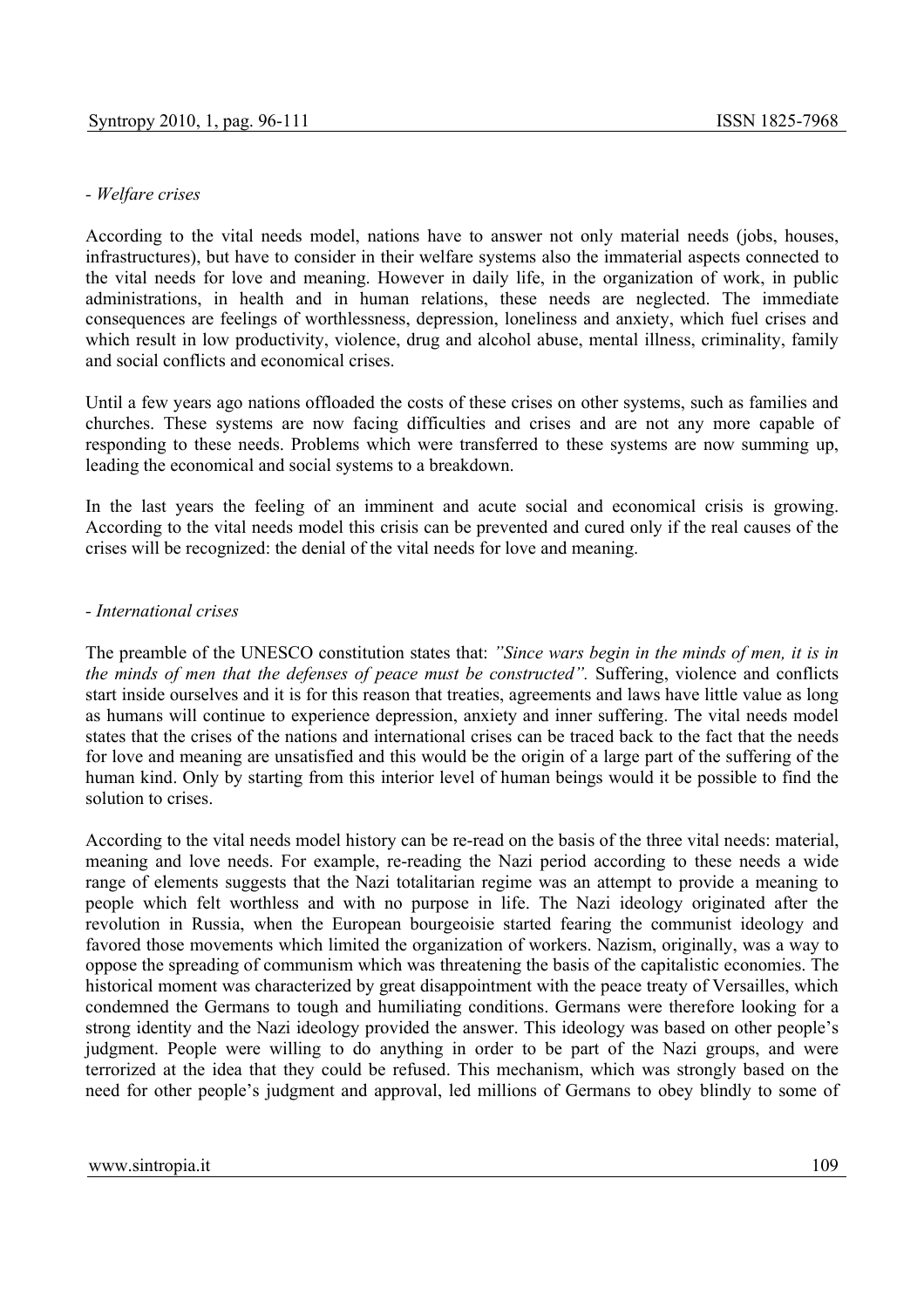most inhumane orders which history recalls. The Nazi regime shows to what length people can go in order to defend the sources of their identity and meaning.

This mechanism of social pressure is still active in many communities and countries, and people in order to maintain their sources of identity and meaning are still willing to accept the most illogical and contradictory explanations and theories and take active part in wars and violence against others who belong to a different identity, such as for example people belonging to a different religion.

## *Conclusions*

The purpose of this paper is limited to a description of how the vital needs model explains some of the most common types of crisis. However, it is important to underline that in most of the strategies which can be devised in order to solve crises there are some common ingredients, such as:

- becoming aware of the fact that life is moved by final causes, attractors which are common to all of humanity. Other people are not enemies, but people who can help us in our journey towards final causes.
- The final attractor does not speak, does not send concepts or images, but is felt in the form of emotions of attraction and repulsion which can orient our choices. Often the most important choices are those which we operate when we follow the emotional signals which are felt in the heart.
- In order to listen and follow emotions, which are expressed in ways which most people find mysterious, it is necessary to accept that our life is finalized and that these emotional signals tell us how to orientate our behavior and choices.
- When we start following the emotional signals of the heart we start serving the energy which feeds life, and this energy starts cooperating with us, facilitating our course. It is important to abandon fear, and the idea of being left with no sustenance.
- In order to overcome our attachments and our prejudices, the interaction with people who are different from us and the encounter with different cultures and religions is fundamental. The contact with diversity is now one of the most effective tools in order to overcome our crisis. Being involved in and living with other cultures helps us to look at our life from different angles and to solve the identity conflict.

According to Fantappiè, syntropy is no more than the unifying energy of love from which life originates and which feeds life. This energy, this information which arrives from the future interacts with the information which comes from the past and puts life and individuals in a state of constant choice and free will. Free will has taken us away from syntropy, from love, and now it is required that it will take us back to love.